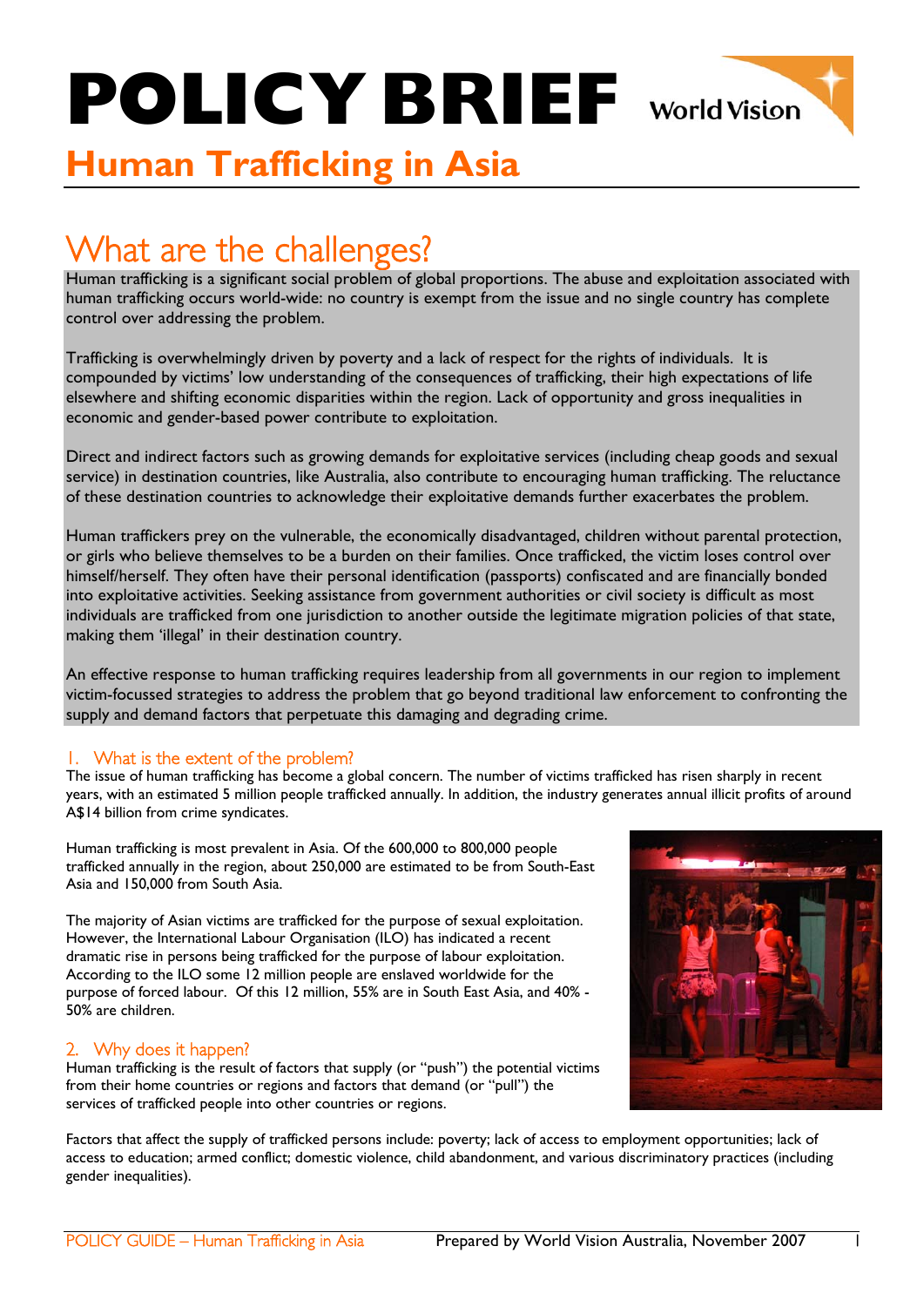Factors influencing the demand for trafficked services in destination countries include: economic opportunity, the demand for cheap labour, the demand for sexual services, influence of family or friends, and the promise of a better life elsewhere (particularly directed to children who are easily manipulated).

#### 3. Effective strategies for responding to trafficking

There are several challenges impacting on the Asia region's capacity to effectively respond to human trafficking. Many Asian countries are not a party to the United Nation's Protocol on Trafficking. Several countries lack national legislation which specifically targets human trafficking. In countries where this legislation does exist, there is often insufficient law enforcement capacity.

To be effective, anti-trafficking strategies must target the three dimensions of human trafficking operations: the supply, the

traffickers and the demand. A common strategy to address human trafficking is known as the "4P approach", involving interventions that target Policy, Prevention, Protection (which includes return and reintegration), and Prosecution. The 4P strategy requires interventions in countries of origin, transit, and destination.

Effective human trafficking **prevention** strategies attempt to decrease the supply of potential victims through:

- alerting communities of origin to the dangers of trafficking
- alerting communities of destination countries to the exploitative practices of employers
- improving and expanding education and economic opportunities
- promoting equal access to education
- educating people about their legal rights
- ensuring workers rights and minimum standards

**Protection** strategies decrease the demand in destination countries through:

- identifying and prosecuting people who exploit trafficked victims
- naming and shaming the employers of forced labor and exploiters of victims trafficked for sexual exploitation, and raising public awareness through campaigns which make it harder to conceal or ignore these crimes
- coordination and cooperation between local, state and national level programs to fight trafficking and build stronger relations between countries and across regions

## World Vision sponsors Youth Forum to speak out on trafficking

In September 2007, the Mekong Youth Forum on Human Trafficking, sponsored by World Vision Australia, Save the Children Fund, the International Labor Organisation, and the United Nations Inter-agency Project on Human Trafficking, provided a unique opportunity for young people (aged 12 to 19) from the Mekong region to discuss and voice their concerns, thoughts and opinions about human trafficking in their region. The forum was attended by thirty elected youth representatives from six countries: Cambodia, China, Laos, Myanmar, Thailand, and Vietnam.

The forum saw five days full of activities, involving analysis and reflection on strategies to combat human trafficking. The centre piece of the forum was Dialogue Day, when the youth delegates sat face to face with the government representatives responsible for anti-trafficking initiatives in their respective countries, and asked questions, presented their views and exchanged their concerns. The participants took full advantage of this opportunity and openly engaged with their government officials about this crime that is so prevalent in their region.

The delegates ultimately submitted 30 recommendations to the regional government officials, which were considered and incorporated into discussion at the fifth Senior Officials Meeting of the Coordinated Mekong Ministerial Initiative against Trafficking (COMMIT) process in Beijing in December 2007.

advocacy campaigns to expose the exploitative nature of the industry

Strategies that effect the **return** and **reintegration** of trafficked victims include:

- helping victims locate and return to their families
- family support and basic counselling
- support for income-generating activities, education and vocational training
- routine follow up visits to all returnees.

**Prosecution** strategies aim to target those who traffic and receive profits from human trafficking via:

- law enforcement to vigorously prosecute traffickers and those who aid and abet them
- fighting corruption which facilitates the profits from human trafficking
- identifying and monitoring trafficking routes through better intelligence gathering and coordination
- clarifying the legal definitions of trafficking and coordinating law enforcement responsibilities
- training law enforcement personnel to identify and direct trafficking victims to appropriate care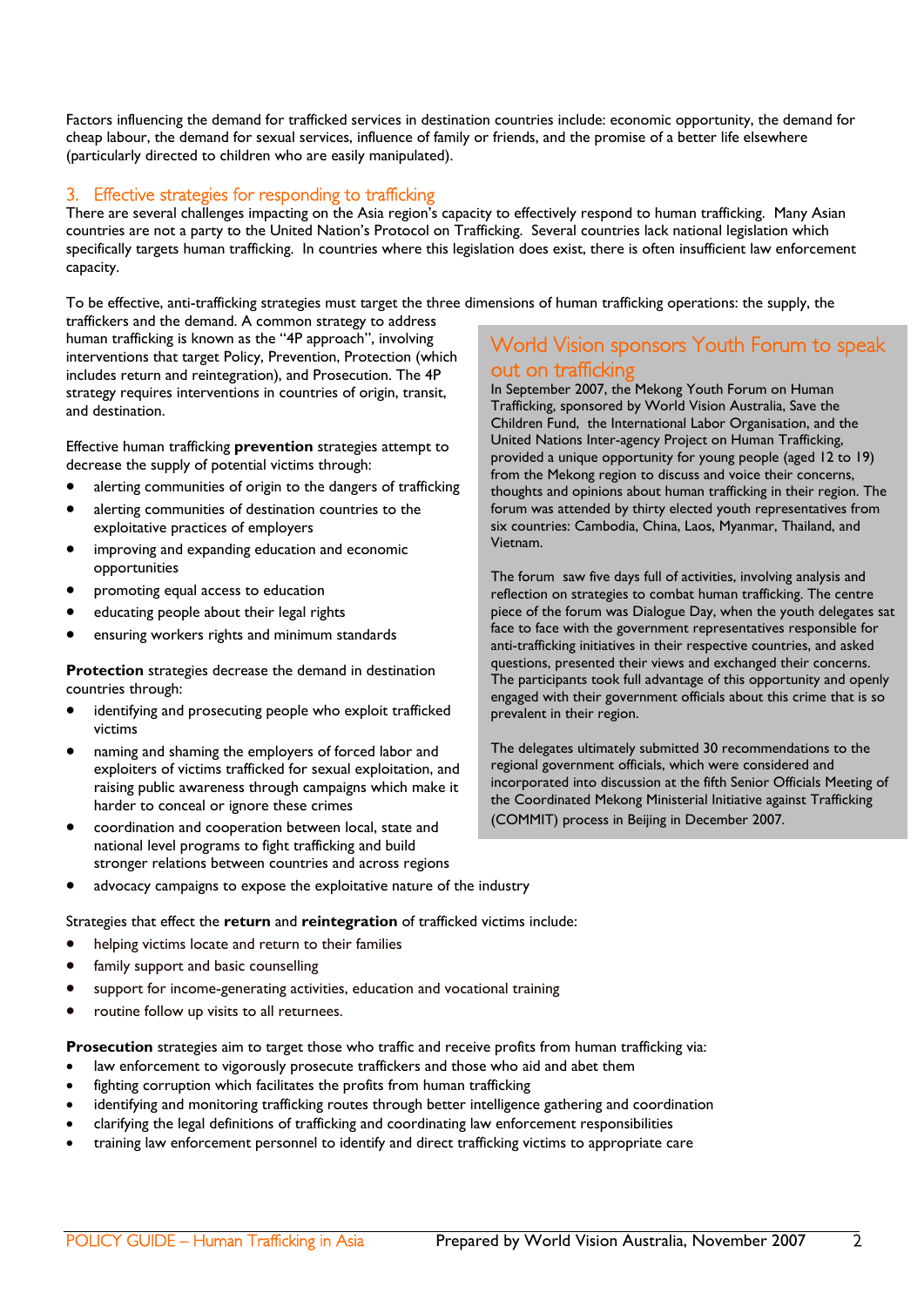## 4. Australia's commitment to anti-trafficking initiatives

Australia has made significant efforts and investments to combat human trafficking in the past several years, both domestically and overseas and the Australian Aid White Paper

released in 2006 expresses an intent to continue to tackle trans-boundary threats such as trafficking. World Vision welcomes the Australian Government's focus on the issue and its longer-term commitment to addressing the problem.

Australia's moves to scale up domestic efforts against trafficking have been significant, particularly in relation to aligning legal frameworks and stepping up law enforcement. However, this law enforcement approach needs to be supported by stronger efforts to build support services for trafficking victims, particularly women and children, and to address the harms caused by human trafficking.

One area requiring reform is the implementation of the Trafficking in Persons visa regime. The current visa framework introduced in 2004 as an amendment to the *Migration Act 1958* (CTH), allows for the provision of visas for victims of trafficking who have the potential to provide law enforcement agencies with information and/or assist in criminal prosecutions. We believe visas should be granted on the basis of a person's status as a victim of trafficking and their need for safety and support, regardless of their ability to assist in prosecution.

## World Vision fights human trafficking in the field

World Vision (WV) is currently working to fight human trafficking in all Greater Mekong subregion countries except China. WV also works on trafficking related issues in parts of South Asia and is currently exploring opportunities in Indonesia.

The focus of WV's work has largely been in victim protection, repatriation and reintegration. Over the past three years, WV has helped repatriate over 800 trafficking victims, predominantly back to Myanmar, with smaller numbers repatriated back to Cambodia and Laos.

Anti-trafficking strategies are being integrated into WV's field programs to support stronger community structures which empower communities to protect themselves against the factors that push trafficking.

Recently, WV has collaborated with law enforcement agencies in the Greater Mekong subregion. These initiatives include training (for example, gender-sensitive and child-friendly interview techniques), the establishment of a hotline for people to report suspected cases of trafficking, and assisting victims to be effective witnesses.

At present not all trafficking victims in Australia have access to victim support packages. There is a large unmet need for health services, accommodation, employment support, legal advice, and migration advice. An effective response will require a coordinated approach across Federal and State agencies to investigate, review, and coordinate responses to human trafficking in Australia. Participating agencies should include the Attorney General's Department, Department of Immigration and Citizenship, the Australian Federal Police, the Department of Public Prosecution and relevant State and Territory community services departments.

# World Vision Recommends

World Vision is encouraged by the Australian government's current commitments to combating human trafficking in the region. However, there is still much that needs to be done. Outlined below are a series of recommendations to assist the Australian Government in improving its response. Broadly, Australia needs to adopt strategies to address the demand factors in our own country while supporting and providing leadership to other countries in the region to implement their own effective anti-trafficking programs.

#### 1. Continued funding and diplomatic support of the COMMIT program to tackle trafficking in the Mekong region

In October 2004, governments from the Greater Mekong Subregion signed a memorandum of understanding to combat human trafficking in the subregion. The Coordinated Mekong Ministerial Initiative Against Trafficking (COMMIT) seeks to address all forms of human trafficking and provides a blueprint for regional cooperation in tackling the problem. Despite significant advances the process needs further support to reach its potential. World Vision calls on the Australian Government to increase its support for COMMIT.

#### 2. Persuade Asian neighbors to sign and ratify UN protocols that protect people from human trafficking

A clearly defined mutual understanding of key trafficking concepts and a treaty-bound legal obligation to police such violations is a fundamental step in advancing the issue of regional cooperation in eliminating human trafficking. Important UN documents relating to trafficking and human rights include the Optional Protocol to the UN Convention on the Rights of the Child and the UN Protocol to Prevent, Suppress, and Punish Trafficking in Persons especially Women and Children. World Vision urges the Australian Government to assist our regional Asian neighbours to fulfil their obligations to ratify and implement these protocols.